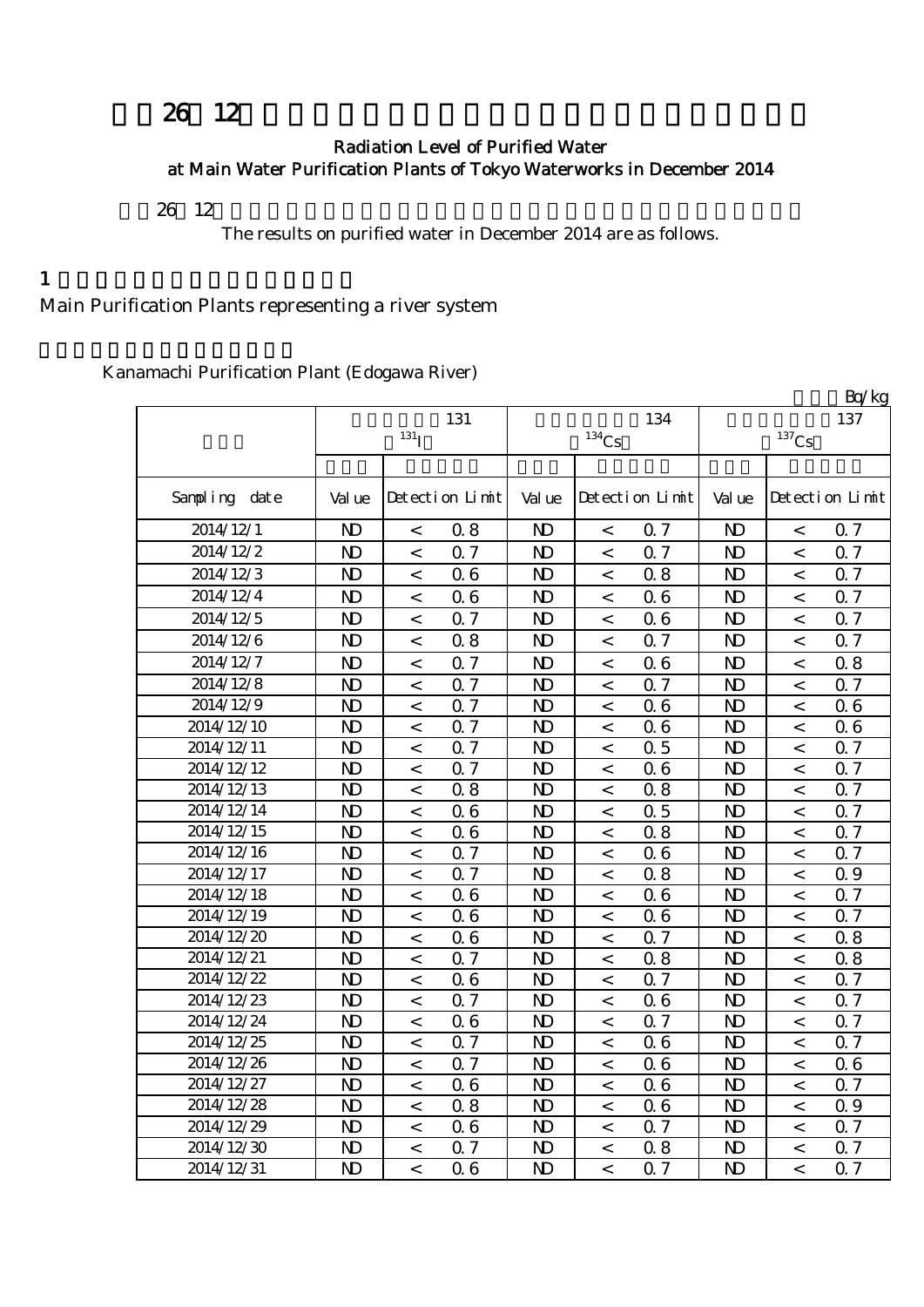|               |                |                          |                 |                |                          |                 |                |          | Bq/kg           |
|---------------|----------------|--------------------------|-----------------|----------------|--------------------------|-----------------|----------------|----------|-----------------|
|               |                | 131 <sub>I</sub>         | 131             |                | $^{134}\mathrm{Cs}$      | 134             |                | $137$ Cs | 137             |
|               |                |                          |                 |                |                          |                 |                |          |                 |
| Sampling date | Val ue         |                          | Detection Limit | Val ue         |                          | Detection Limit | Val ue         |          | Detection Limit |
| 2014/12/1     | $\mathbf{D}$   | $\lt$                    | 06              | N <sub>D</sub> | $\overline{\phantom{0}}$ | 0.7             | $\mathbf{D}$   | $\lt$    | 0.7             |
| 2014/12/2     | N <sub>D</sub> | $\,<\,$                  | 06              | N <sub>D</sub> | $\,<\,$                  | 0.7             | $\mathbf{D}$   | $\,<$    | 0.7             |
| 2014/12/3     | $\mathbf{D}$   | $\,<$                    | 06              | $\mathbf{D}$   | $\,<$                    | 0.7             | $\mathbf{N}$   | $\,<$    | 0.7             |
| 2014/12/4     | N <sub>D</sub> | $\,<$                    | 06              | N <sub>D</sub> | $\,<\,$                  | 06              | N <sub>D</sub> | $\,<$    | 0.7             |
| 2014/12/5     | N <sub>D</sub> | $\,<$                    | 06              | N <sub>D</sub> | $\,<$                    | 0.7             | $\mathbf{D}$   | $\,<$    | 0.7             |
| 2014/12/6     | N <sub>D</sub> | $\,<$                    | 0.8             | N <sub>D</sub> | $\,<\,$                  | 0.7             | $\mathbf{D}$   | $\,<$    | 0.7             |
| 2014/12/7     | N <sub>D</sub> | $\,<$                    | 0.8             | N <sub>D</sub> | $\,<$                    | 06              | $\mathbf{D}$   | $\,<$    | 0.7             |
| 2014/12/8     | N <sub>D</sub> | $\,<\,$                  | 0.7             | N <sub>D</sub> | $\,<$                    | 0.7             | $\mathbf{D}$   | $\,<$    | 0.7             |
| 2014/12/9     | N <sub>D</sub> | $\lt$                    | 0.7             | N <sub>D</sub> | $\lt$                    | 0.5             | $\mathbf{D}$   | $\lt$    | 0.8             |
| 2014/12/10    | N <sub>D</sub> | $\,<\,$                  | 06              | N <sub>D</sub> | $\,<$                    | 0.7             | $\mathbf{D}$   | $\,<$    | 0.7             |
| 2014/12/11    | $\mathbf{D}$   | $\,<$                    | 06              | N <sub>D</sub> | $\,<\,$                  | 0.7             | $\mathbf{D}$   | $\,<$    | 0.7             |
| 2014/12/12    | N <sub>D</sub> | $\,<$                    | 0.7             | N <sub>D</sub> | $\,<$                    | 06              | $\mathbf{D}$   | $\,<$    | 0.7             |
| 2014/12/13    | N <sub>D</sub> | $\,<\,$                  | 0.8             | N <sub>D</sub> | $\,<$                    | 06              | $\mathbf{D}$   | $\,<$    | 0.7             |
| 2014/12/14    | N <sub>D</sub> | $\,<$                    | 0.7             | N <sub>D</sub> | $\lt$                    | 06              | $\mathbf{D}$   | $\,<$    | 0.8             |
| 2014/12/15    | N <sub>D</sub> | $\,<\,$                  | Q <sub>7</sub>  | N <sub>D</sub> | $\,<\,$                  | 0.8             | $\mathbf{D}$   | $\,<$    | 0.6             |
| 2014/12/16    | $\mathbf{D}$   | $\,<\,$                  | 0.8             | N <sub>D</sub> | $\,<$                    | 0.5             | $\mathbf{D}$   | $\,<$    | 0.7             |
| 2014/12/17    | N <sub>D</sub> | $\,<\,$                  | 06              | N <sub>D</sub> | $\,<\,$                  | 0.7             | N <sub>D</sub> | $\,<$    | 0.7             |
| 2014/12/18    | N <sub>D</sub> | $\,<\,$                  | Q <sub>7</sub>  | N <sub>D</sub> | $\,<$                    | 06              | $\mathbf{D}$   | $\,<$    | 0.7             |
| 2014/12/19    | $\mathbf{D}$   | $\,<$                    | 0.8             | N <sub>D</sub> | $\,<\,$                  | 0.7             | $\mathbf{D}$   | $\,<$    | 0.8             |
| 2014/12/20    | N <sub>D</sub> | $\,<$                    | 0.8             | N <sub>D</sub> | $\,<$                    | 06              | $\mathbf{D}$   | $\,<$    | 0.7             |
| 2014/12/21    | N <sub>D</sub> | $\,<$                    | 0.7             | N <sub>D</sub> | $\,<$                    | 0.7             | $\mathbf{D}$   | $\,<$    | 0.5             |
| 2014/12/22    | N <sub>D</sub> | $\overline{a}$           | 0.7             | N <sub>D</sub> | $\lt$                    | 0.7             | $\mathbf{D}$   | $\prec$  | 0.8             |
| 2014/12/23    | N <sub>D</sub> | $\,<\,$                  | 0.7             | N <sub>D</sub> | $\,<\,$                  | 0.8             | $\mathbf{D}$   | $\,<$    | 0.7             |
| 2014/12/24    | $\mathbf{D}$   | $\,<$                    | 06              | $\mathbf{D}$   | $\,<$                    | 06              | $\mathbf{D}$   | $\,<$    | 0.7             |
| 2014/12/25    | N <sub>D</sub> | $\,<$                    | 06              | N)             | $\,<\,$                  | 0.7             | N <sub>D</sub> | $\,<$    | 0.8             |
| 2014/12/26    | N)             | $\,<\,$                  | 0.8             | N)             | $\,<$                    | 0.7             | N)             | $\,<\,$  | 0.5             |
| 2014/12/27    | N <sub>D</sub> | $\overline{\phantom{a}}$ | 0.9             | N <sub>D</sub> | $\,<$                    | 0.7             | N <sub>D</sub> | $\,<$    | 0.8             |
| 2014/12/28    | N <sub>D</sub> | $\,<\,$                  | 0.7             | N <sub>D</sub> | $\,<$                    | 0.8             | N <sub>D</sub> | $\,<$    | 0.7             |
| 2014/12/29    | N <sub>D</sub> | $\,<\,$                  | 0.7             | N <sub>D</sub> | $\,<\,$                  | 0.7             | N <sub>D</sub> | $\,<$    | 0.8             |
| 2014/12/30    | $\mathbf{D}$   | $\,<\,$                  | Q 7             | $\mathbf{D}$   | $\,<$                    | 0.7             | $\mathbf{D}$   | $\,<$    | 0.7             |
| 2014/12/31    | N <sub>D</sub> | $\lt$                    | 06              | $\mathbf{D}$   | $\,<\,$                  | 06              | N <sub>D</sub> | $\,<\,$  | 0.7             |

#### Asaka Purification Plant (Arakawa River)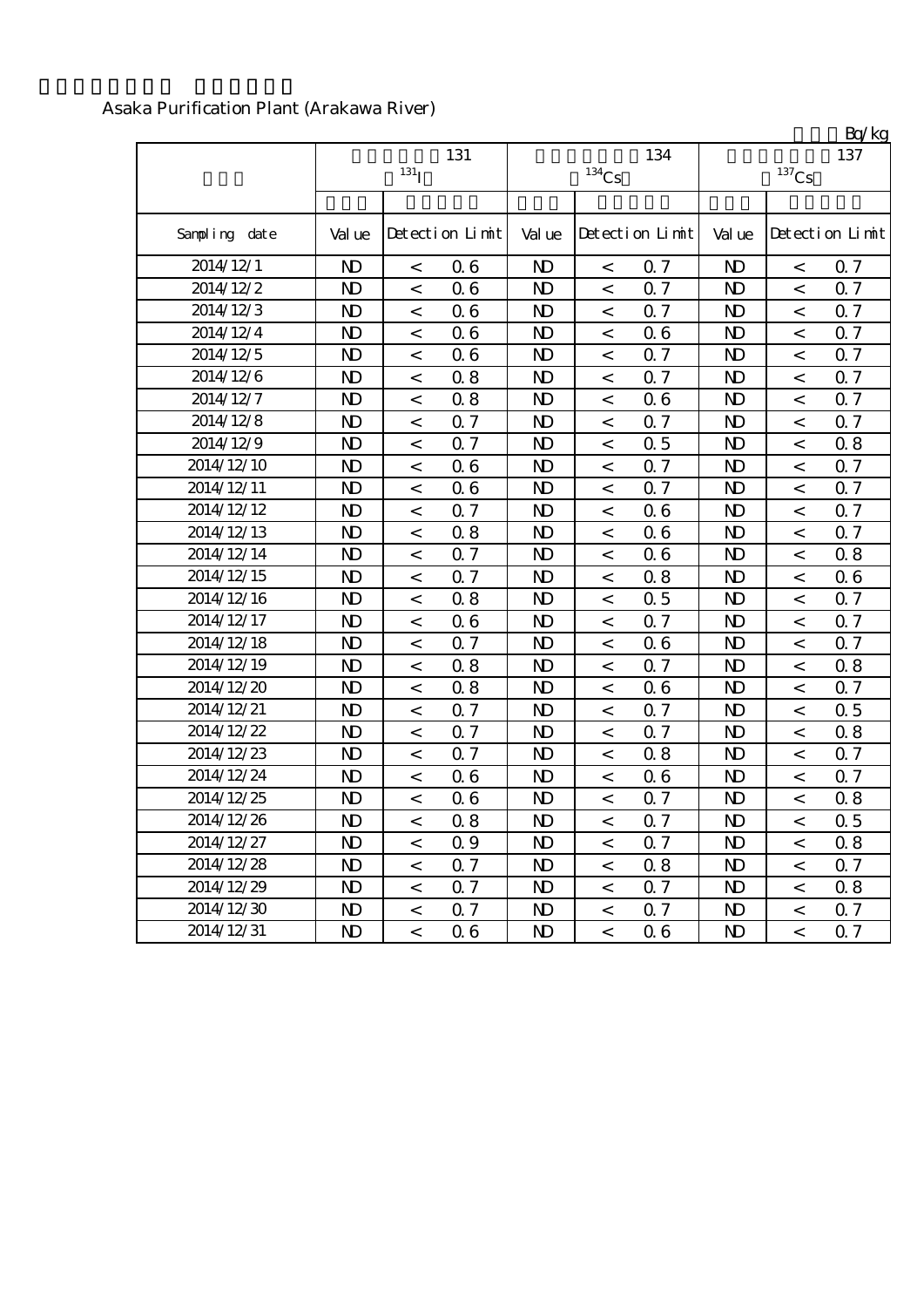|               |                |                          |                 |                |                     |                 |                |                          | Bq/kg           |
|---------------|----------------|--------------------------|-----------------|----------------|---------------------|-----------------|----------------|--------------------------|-----------------|
|               |                |                          | 131             |                |                     | 134             |                |                          | 137             |
|               |                | $131$ <sub>I</sub>       |                 |                | $^{134}\mathrm{Cs}$ |                 |                | $^{137}\mathrm{Cs}$      |                 |
|               |                |                          |                 |                |                     |                 |                |                          |                 |
| Sampling date | Val ue         |                          | Detection Limit | Val ue         |                     | Detection Limit | Val ue         |                          | Detection Limit |
| 2014/12/1     | N <sub>D</sub> | $\overline{\phantom{0}}$ | 0.7             | $\mathbf{D}$   | $\,<$               | 0.7             | N <sub>D</sub> | $\overline{\phantom{0}}$ | 06              |
| 2014/12/2     | N <sub>D</sub> | $\,<$                    | 0.7             | $\mathbf{D}$   | $\,<\,$             | 0.5             | N <sub>D</sub> | $\,<\,$                  | 0.7             |
| 2014/12/3     | $\mathbf{D}$   | $\,<$                    | 06              | $\mathbf{D}$   | $\,<\,$             | 06              | $\mathbf{D}$   | $\,<$                    | 0.7             |
| 2014/12/4     | N <sub>D</sub> | $\,<$                    | 0.7             | N <sub>D</sub> | $\,<$               | 0.8             | N <sub>D</sub> | $\,<$                    | 0.7             |
| 2014/12/5     | N <sub>D</sub> | $\,<$                    | 0.7             | N <sub>D</sub> | $\,<$               | 0.7             | N <sub>D</sub> | $\,<$                    | 0.7             |
| 2014/12/6     | N <sub>D</sub> | $\,<\,$                  | 0.7             | $\mathbf{D}$   | $\,<\,$             | 06              | N <sub>D</sub> | $\,<\,$                  | 0.7             |
| 2014/12/7     | N <sub>D</sub> | $\,<$                    | 0.8             | N <sub>D</sub> | $\,<$               | 0.7             | N <sub>D</sub> | $\,<\,$                  | 0.7             |
| 2014/12/8     | $\mathbf{D}$   | $\,<$                    | 0.7             | $\mathbf{D}$   | $\,<\,$             | 0.7             | $\mathbf{D}$   | $\,<$                    | 0.5             |
| 2014/12/9     | N <sub>D</sub> | $\prec$                  | 0.7             | N <sub>D</sub> | $\lt$               | 06              | N <sub>D</sub> | $\prec$                  | 0.7             |
| 2014/12/10    | N <sub>D</sub> | $\,<\,$                  | 0.7             | N <sub>D</sub> | $\,<\,$             | 0.7             | N <sub>D</sub> | $\,<\,$                  | 0.8             |
| 2014/12/11    | N <sub>D</sub> | $\lt$                    | 06              | $\mathbf{D}$   | $\,<\,$             | 0.7             | $\mathbf{D}$   | $\lt$                    | 0.6             |
| 2014/12/12    | N <sub>D</sub> | $\,<$                    | 06              | $\mathbf{D}$   | $\,<$               | 0.4             | N <sub>D</sub> | $\,<$                    | 0.7             |
| 2014/12/13    | N <sub>D</sub> | $\,<$                    | 0.8             | N <sub>D</sub> | $\,<\,$             | Q 7             | N <sub>D</sub> | $\lt$                    | 0.7             |
| 2014/12/14    | N <sub>D</sub> | $\lt$                    | 0.8             | $\mathbf{D}$   | $\lt$               | 06              | N <sub>D</sub> | $\prec$                  | 0.6             |
| 2014/12/15    | N <sub>D</sub> | $\,<$                    | 06              | N <sub>D</sub> | $\,<\,$             | 06              | N <sub>D</sub> | $\,<\,$                  | 0.7             |
| 2014/12/16    | $\mathbf{D}$   | $\,<\,$                  | 06              | $\mathbf{D}$   | $\,<\,$             | 0.7             | $\mathbf{D}$   | $\,<\,$                  | 06              |
| 2014/12/17    | N <sub>D</sub> | $\,<\,$                  | 0.7             | N <sub>D</sub> | $\,<\,$             | 06              | N <sub>D</sub> | $\,<\,$                  | 0.6             |
| 2014/12/18    | N <sub>D</sub> | $\,<\,$                  | 0.7             | $\mathbf{D}$   | $\,<\,$             | 06              | N <sub>D</sub> | $\,<$                    | 0.7             |
| 2014/12/19    | N <sub>D</sub> | $\,<$                    | 0.7             | $\mathbf{D}$   | $\,<$               | 0.5             | $\mathbf{D}$   | $\,<$                    | 0.6             |
| 2014/12/20    | N <sub>D</sub> | $\,<$                    | 0.7             | N <sub>D</sub> | $\,<$               | 06              | N <sub>D</sub> | $\,<$                    | 0.7             |
| 2014/12/21    | N <sub>D</sub> | $\,<$                    | 0.7             | N <sub>D</sub> | $\,<$               | 0.5             | N <sub>D</sub> | $\,<$                    | 0.7             |
| 2014/12/22    | N <sub>D</sub> | $\,<\,$                  | 0.8             | $\mathbf{D}$   | $\,<\,$             | 0.7             | N <sub>D</sub> | $\,<\,$                  | 0.7             |
| 2014/12/23    | N <sub>D</sub> | $\,<$                    | 06              | $\mathbf{D}$   | $\,<$               | 06              | N <sub>D</sub> | $\,<\,$                  | 0.7             |
| 2014/12/24    | N <sub>D</sub> | $\,<\,$                  | 0.5             | N <sub>D</sub> | $\,<\,$             | <b>Q</b> 7      | N <sub>D</sub> | $\,<\,$                  | 0.6             |
| 2014/12/25    | N <sub>D</sub> | $\,<$                    | 0.7             | N <sub>D</sub> | $\,<$               | 0.7             | N <sub>D</sub> | $\,<$                    | 0.6             |
| 2014/12/26    | ND.            | $\,<\,$                  | Q 7             | N)             | $\,<\,$             | $\alpha$ 7      | N <sub>D</sub> | $\,<\,$                  | 0.7             |
| 2014/12/27    | $\mathbf{D}$   | $\,<\,$                  | 0.7             | $\mathbf{D}$   | $\,<\,$             | 0.7             | $\mathbf{D}$   | $\,<\,$                  | 0.7             |
| 2014/12/28    | $\mathbf{D}$   | $\,<$                    | 0.7             | N <sub>D</sub> | $\,<$               | 0.7             | N <sub>D</sub> | $\,<$                    | 0.7             |
| 2014/12/29    | ND.            | $\overline{\phantom{a}}$ | 0.7             | N <sub>D</sub> | $\,<$               | 0.8             | N <sub>D</sub> | $\,<\,$                  | 0.7             |
| 2014/12/30    | $\mathbf{D}$   | $\,<\,$                  | 0.7             | N <sub>D</sub> | $\,<$               | 06              | N <sub>D</sub> | $\,<\,$                  | 0.7             |
| 2014/12/31    | N)             | $\,<\,$                  | 06              | ND.            | $\,<$               | 0.8             | N <sub>D</sub> | $\,<\,$                  | 0.7             |

## Ozaku Purification Plant (Tamagawa River)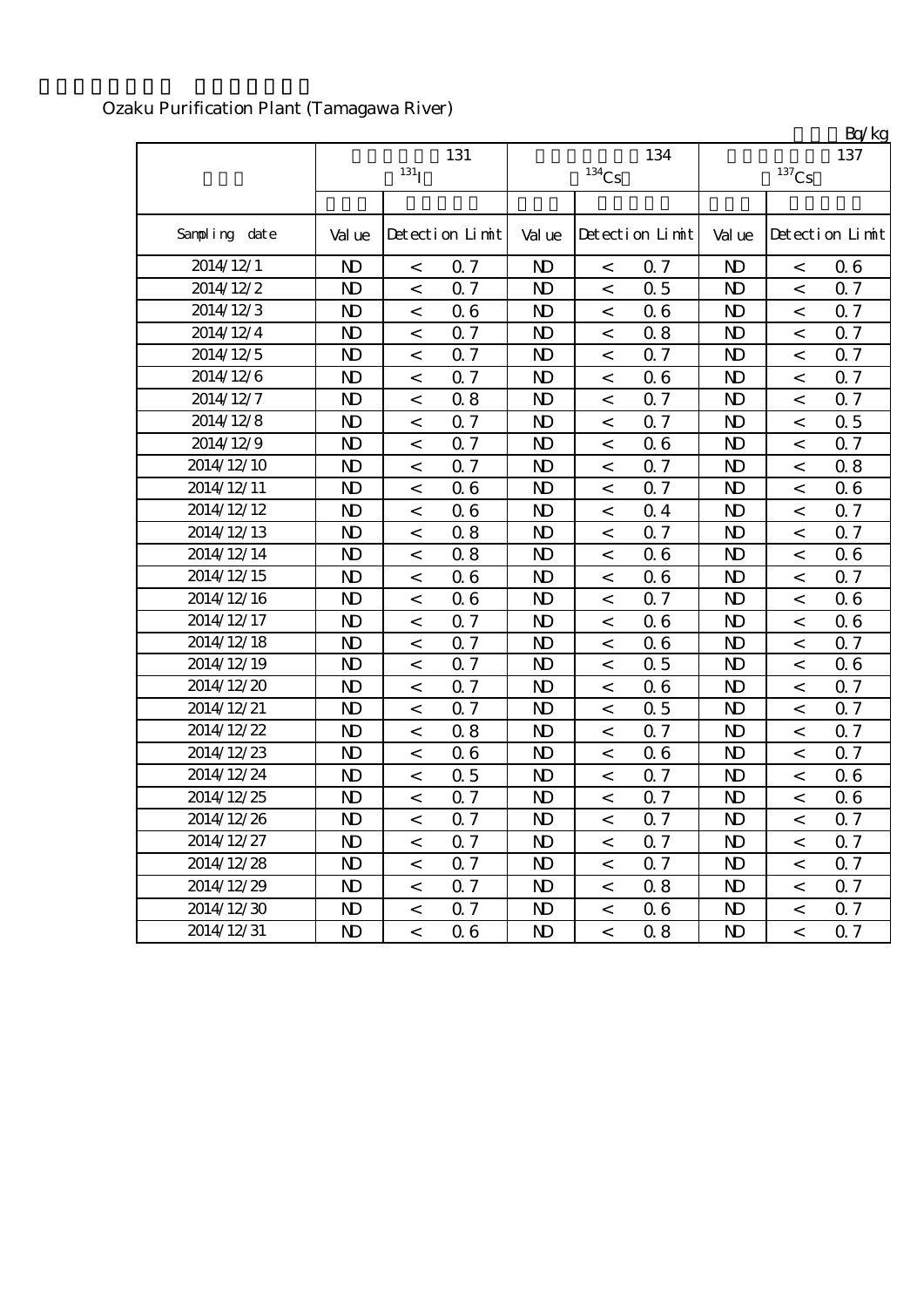|               |                |                          |                 |                |                          |                 |                |          | Bq/kg           |
|---------------|----------------|--------------------------|-----------------|----------------|--------------------------|-----------------|----------------|----------|-----------------|
|               |                |                          | 131             |                |                          | 134             |                |          | 137             |
|               |                | $131$ <sup>T</sup>       |                 |                | $^{134}\mathrm{Cs}$      |                 |                | $137$ Cs |                 |
|               |                |                          |                 |                |                          |                 |                |          |                 |
| Sampling date | Val ue         |                          | Detection Limit | Val ue         |                          | Detection Limit | Val ue         |          | Detection Limit |
| 2014/12/1     | N <sub>D</sub> | $\,<$                    | 0.8             | N <sub>D</sub> | $\,<\,$                  | 0.8             | $\mathbf{D}$   | $\,<$    | 0.8             |
| 2014/12/2     | $\mathbf{D}$   | $\,<$                    | 0.7             | N <sub>D</sub> | $\,<\,$                  | 0.8             | N <sub>D</sub> | $\lt$    | 0.7             |
| 2014/12/3     | N <sub>D</sub> | $\,<$                    | 06              | N <sub>D</sub> | $\,<\,$                  | 0.7             | $\mathbf{D}$   | $\,<$    | 0.7             |
| 2014/12/4     | $\mathbf{D}$   | $\,<$                    | 0.7             | N <sub>D</sub> | $\,<$                    | 06              | N <sub>D</sub> | $\,<\,$  | 0.8             |
| 2014/12/5     | $\mathbf{D}$   | $\,<$                    | 0.8             | $\mathbf{D}$   | $\,<\,$                  | 06              | $\mathbf{D}$   | $\,<$    | 0.8             |
| 2014/12/6     | $\mathbf{D}$   | $\,<$                    | 0.7             | N <sub>D</sub> | $\,<\,$                  | 0.5             | N <sub>D</sub> | $\lt$    | 0.7             |
| 2014/12/7     | N <sub>D</sub> | $\,<$                    | 0.8             | N <sub>D</sub> | $\,<$                    | 0.7             | N <sub>D</sub> | $\,<$    | 0.6             |
| 2014/12/8     | $\mathbf{D}$   | $\,<\,$                  | 06              | $\mathbf{D}$   | $\,<\,$                  | 0.7             | $\mathbf{D}$   | $\,<\,$  | 0.7             |
| 2014/12/9     | N <sub>D</sub> | $\,<$                    | 0.7             | N <sub>D</sub> | $\,<$                    | 0.7             | $\mathbf{D}$   | $\,<$    | 0.7             |
| 2014/12/10    | $\mathbf{D}$   | $\,<$                    | 06              | N <sub>D</sub> | $\,<\,$                  | 06              | N <sub>D</sub> | $\,<$    | 0.8             |
| 2014/12/11    | N <sub>D</sub> | $\,<$                    | 0.7             | N <sub>D</sub> | $\,<$                    | 0.7             | N <sub>D</sub> | $\,<$    | 0.7             |
| 2014/12/12    | N <sub>D</sub> | $\,<$                    | Q <sub>7</sub>  | N <sub>D</sub> | $\,<\,$                  | 0.7             | N <sub>D</sub> | $\,<$    | 0.6             |
| 2014/12/13    | $\mathbf{D}$   | $\,<$                    | 0.7             | $\mathbf{D}$   | $\,<\,$                  | 06              | $\mathbf{D}$   | $\,<$    | 0.7             |
| 2014/12/14    | $\mathbf{D}$   | $\,<$                    | 0.7             | N <sub>D</sub> | $\,<$                    | 0.8             | N <sub>D</sub> | $\,<$    | 0.6             |
| 2014/12/15    | N <sub>D</sub> | $\,<$                    | 0.7             | N <sub>D</sub> | $\,<$                    | 0.7             | N <sub>D</sub> | $\,<$    | 0.8             |
| 2014/12/16    | $\mathbf{D}$   | $\,<$                    | 06              | $\mathbf{D}$   | $\,<\,$                  | 0.7             | N <sub>D</sub> | $\,<$    | 0.8             |
| 2014/12/17    | $\mathbf{D}$   | $\,<$                    | 06              | N <sub>D</sub> | $\,<$                    | 06              | $\mathbf{D}$   | $\,<$    | 0.8             |
| 2014/12/18    | $\mathbf{D}$   | $\,<\,$                  | 0.7             | $\mathbf{D}$   | $\,<\,$                  | 0.7             | $\mathbf{D}$   | $\,<\,$  | 0.7             |
| 2014/12/19    | $\mathbf{D}$   | $\,<$                    | 06              | N <sub>D</sub> | $\,<\,$                  | 0.7             | $\mathbf{D}$   | $\,<$    | 0.7             |
| 2014/12/20    | $\mathbf{D}$   | $\,<$                    | 0.8             | N <sub>D</sub> | $\,<$                    | 06              | $\mathbf{D}$   | $\,<\,$  | 0.6             |
| 2014/12/21    | $\mathbf{D}$   | $\,<$                    | 0.7             | N <sub>D</sub> | $\,<\,$                  | 0.7             | N <sub>D</sub> | $\,<$    | 0.8             |
| 2014/12/22    | $\mathbf{D}$   | $\,<$                    | 0.8             | $\mathbf{D}$   | $\,<\,$                  | 06              | N <sub>D</sub> | $\,<\,$  | 0.7             |
| 2014/12/23    | $\mathbf{D}$   | $\,<$                    | 0.7             | N <sub>D</sub> | $\,<\,$                  | 06              | N <sub>D</sub> | $\,<$    | 0.6             |
| 2014/12/24    | $\mathbf{D}$   | $\,<$                    | 06              | N <sub>D</sub> | $\,<\,$                  | 0.7             | N <sub>D</sub> | $\,<\,$  | 0.7             |
| 2014/12/25    | $\mathbf{D}$   | $\,<$                    | 06              | N <sub>D</sub> | $\,<$                    | 0.7             | N <sub>D</sub> | $\,<$    | 0.6             |
| 2014/12/26    | N <sub>D</sub> | $\,<\,$                  | 06              | $\mathbf{D}$   | $\,<$                    | 0.7             | N <sub>D</sub> | $\,<\,$  | 0.6             |
| 2014/12/27    | $\mathbf{D}$   | $\overline{\phantom{0}}$ | 0.8             | N <sub>D</sub> | $\overline{\phantom{0}}$ | 06              | N <sub>D</sub> | $\prec$  | 0.7             |
| 2014/12/28    | $\mathbf{D}$   | $\overline{\phantom{a}}$ | 0.7             | ND.            | $\,<\,$                  | 06              | ND.            | $\,<\,$  | 0.7             |
| 2014/12/29    | $\mathbf{D}$   | $\overline{\phantom{0}}$ | 06              | ND.            | $\lt$                    | 0.7             | ND.            | $\,<\,$  | 0.6             |
| 2014/12/30    | $\mathbf{D}$   | $\,<\,$                  | 0.7             | ND.            | $\,<\,$                  | 06              | N <sub>D</sub> | $\,<\,$  | 0.7             |
| 2014/12/31    | ND.            | $\,<\,$                  | 0.7             | ND.            | $\,<\,$                  | 0.7             | N <sub>D</sub> | $\lt$    | 06              |

## Higashi-murayama Purification Plant (Tamagawa Arakawa River)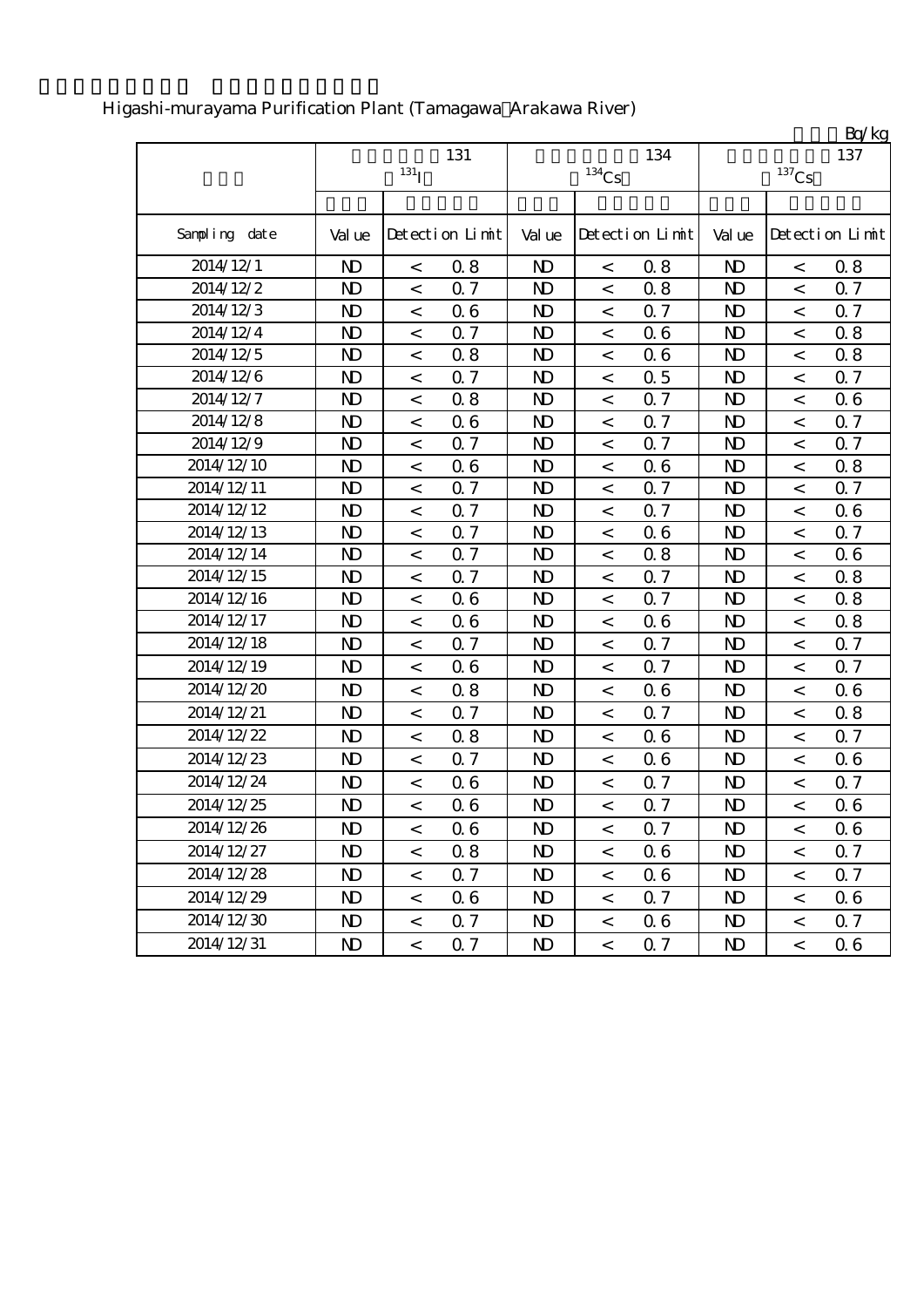|               |                |                  |                 |                |                     |                 |                |                     | Bq/kg           |
|---------------|----------------|------------------|-----------------|----------------|---------------------|-----------------|----------------|---------------------|-----------------|
|               |                | 131              |                 |                |                     | 137             |                |                     |                 |
|               |                | 131 <sub>I</sub> |                 |                | $^{134}\mathrm{Cs}$ |                 |                | $^{137}\mathrm{Cs}$ |                 |
|               |                |                  |                 |                |                     |                 |                |                     |                 |
| Sampling date | Val ue         |                  | Detection Limit | Val ue         |                     | Detection Limit | Val ue         |                     | Detection Limit |
| 2014/12/1     | $\mathbf{D}$   | $\,<\,$          | 0.5             | N <sub>D</sub> | $\,<\,$             | Q 7             | $\mathbf{N}$   | $\,<\,$             | 0.7             |
| 2014/12/2     | N <sub>D</sub> | $\,<$            | 06              | N <sub>D</sub> | $\lt$               | 0.7             | N <sub>D</sub> | $\,<$               | <b>Q7</b>       |
| 2014/12/3     | N <sub>D</sub> | $\,<$            | 0.7             | $\mathbf{D}$   | $\,<$               | 0.5             | N <sub>D</sub> | $\,<$               | <b>Q</b> 7      |
| 2014/12/4     | N <sub>D</sub> | $\,<$            | 06              | N <sub>D</sub> | $\,<$               | 06              | $\mathbf{D}$   | $\,<$               | 0.6             |
| 2014/12/5     | N <sub>D</sub> | $\,<\,$          | 0.7             | $\mathbf{D}$   | $\,<$               | 06              | $\mathbf{D}$   | $\,<\,$             | 0.6             |
| 2014/12/6     | N <sub>D</sub> | $\,<\,$          | 0.8             | N <sub>D</sub> | $\,<\,$             | 06              | N <sub>D</sub> | $\,<$               | 0.7             |
| 2014/12/7     | N <sub>D</sub> | $\,<$            | 06              | N <sub>D</sub> | $\,<$               | 0.7             | N <sub>D</sub> | $\,<$               | 0.7             |
| 2014/12/8     | N <sub>D</sub> | $\,<\,$          | 0.7             | $\mathbf{D}$   | $\,<$               | 06              | $\mathbf{D}$   | $\,<$               | 0.7             |
| 2014/12/9     | N <sub>D</sub> | $\,<$            | 0.7             | N <sub>D</sub> | $\,<$               | 06              | N <sub>D</sub> | $\,<$               | 0.8             |
| 2014/12/10    | N <sub>D</sub> | $\,<$            | 0.7             | $\mathbf{D}$   | $\,<$               | 0.8             | $\mathbf{D}$   | $\,<\,$             | 06              |
| 2014/12/11    | N <sub>D</sub> | $\,<$            | 0.7             | N <sub>D</sub> | $\,<\,$             | 06              | N <sub>D</sub> | $\,<$               | 0.8             |
| 2014/12/12    | N <sub>D</sub> | $\,<$            | 06              | N <sub>D</sub> | $\,<$               | 06              | $\mathbf{D}$   | $\,<$               | 0.6             |
| 2014/12/13    | N <sub>D</sub> | $\,<\,$          | 0.7             | $\mathbf{D}$   | $\,<$               | 0.7             | $\mathbf{D}$   | $\,<$               | 0.7             |
| 2014/12/14    | N <sub>D</sub> | $\,<$            | 06              | $\mathbf{D}$   | $\,<$               | 0.8             | $\mathbf{D}$   | $\,<\,$             | 0.7             |
| 2014/12/15    | N <sub>D</sub> | $\,<\,$          | 0.7             | N <sub>D</sub> | $\,<$               | <b>Q</b> 7      | $\mathbf{D}$   | $\,<\,$             | 0.7             |
| 2014/12/16    | N <sub>D</sub> | $\,<$            | 0.8             | N <sub>D</sub> | $\,<$               | 0.7             | N <sub>D</sub> | $\,<$               | 0.7             |
| 2014/12/17    | N <sub>D</sub> | $\,<$            | 06              | N <sub>D</sub> | $\,<$               | 0.7             | $\mathbf{D}$   | $\,<$               | 0.7             |
| 2014/12/18    | $\mathbf{D}$   | $\,<$            | 0.7             | $\mathbf{D}$   | $\,<$               | 0.7             | $\mathbf{D}$   | $\,<\,$             | 0.7             |
| 2014/12/19    | N <sub>D</sub> | $\,<\,$          | 0.7             | N <sub>D</sub> | $\,<$               | 0.5             | N <sub>D</sub> | $\,<$               | 0.7             |
| 2014/12/20    | N <sub>D</sub> | $\,<$            | 0.8             | N <sub>D</sub> | $\,<$               | 06              | N <sub>D</sub> | $\,<\,$             | 06              |
| 2014/12/21    | N <sub>D</sub> | $\,<$            | 06              | $\mathbf{D}$   | $\,<\,$             | 0.8             | N <sub>D</sub> | $\,<$               | 0.7             |
| 2014/12/22    | N <sub>D</sub> | $\,<$            | 06              | N <sub>D</sub> | $\,<$               | 0.7             | $\mathbf{D}$   | $\,<$               | 0.7             |
| 2014/12/23    | N <sub>D</sub> | $\,<$            | 0.7             | $\mathbf{D}$   | $\,<$               | 0.8             | $\mathbf{D}$   | $\,<$               | 06              |
| 2014/12/24    | N <sub>D</sub> | $\,<\,$          | 0.7             | N <sub>D</sub> | $\,<$               | 0.7             | N <sub>D</sub> | $\,<\,$             | 0.8             |
| 2014/12/25    | N <sub>D</sub> | $\,<\,$          | 0.7             | N <sub>D</sub> | $\,<$               | 0.7             | N <sub>D</sub> | $\,<\,$             | 0.7             |
| 2014/12/26    | $\mathbf{N}$   | $\,<\,$          | 06              | $\mathbf{D}$   | $\,<$               | 0.7             | $\mathbf{D}$   | $\,<\,$             | 06              |
| 2014/12/27    | $\mathbf{D}$   | $\,<\,$          | 0.8             | N <sub>D</sub> | $\,<$               | 06              | $\mathbf{D}$   | $\,<$               | 0.7             |
| 2014/12/28    | ND.            | $\,<\,$          | 0.7             | N)             | $\,<$               | 0.8             | N <sub>D</sub> | $\,<\,$             | 0.8             |
| 2014/12/29    | $\mathbf{D}$   | $\,<\,$          | 06              | N)             | $\,<\,$             | 0.8             | N <sub>D</sub> | $\,<\,$             | 0.6             |
| 2014/12/30    | ND.            | $\,<$            | 0.7             | ND.            | $\,<$               | 0.7             | N <sub>D</sub> | $\,<$               | 0.8             |
| 2014/12/31    | $\mathbf{D}$   | $\,<\,$          | 0.8             | $\mathbf{D}$   | $\,<$               | 06              | $\mathbf{D}$   | $\,<\,$             | 0.7             |

## Nagasawa Purification Plant (Sagamigawa River)